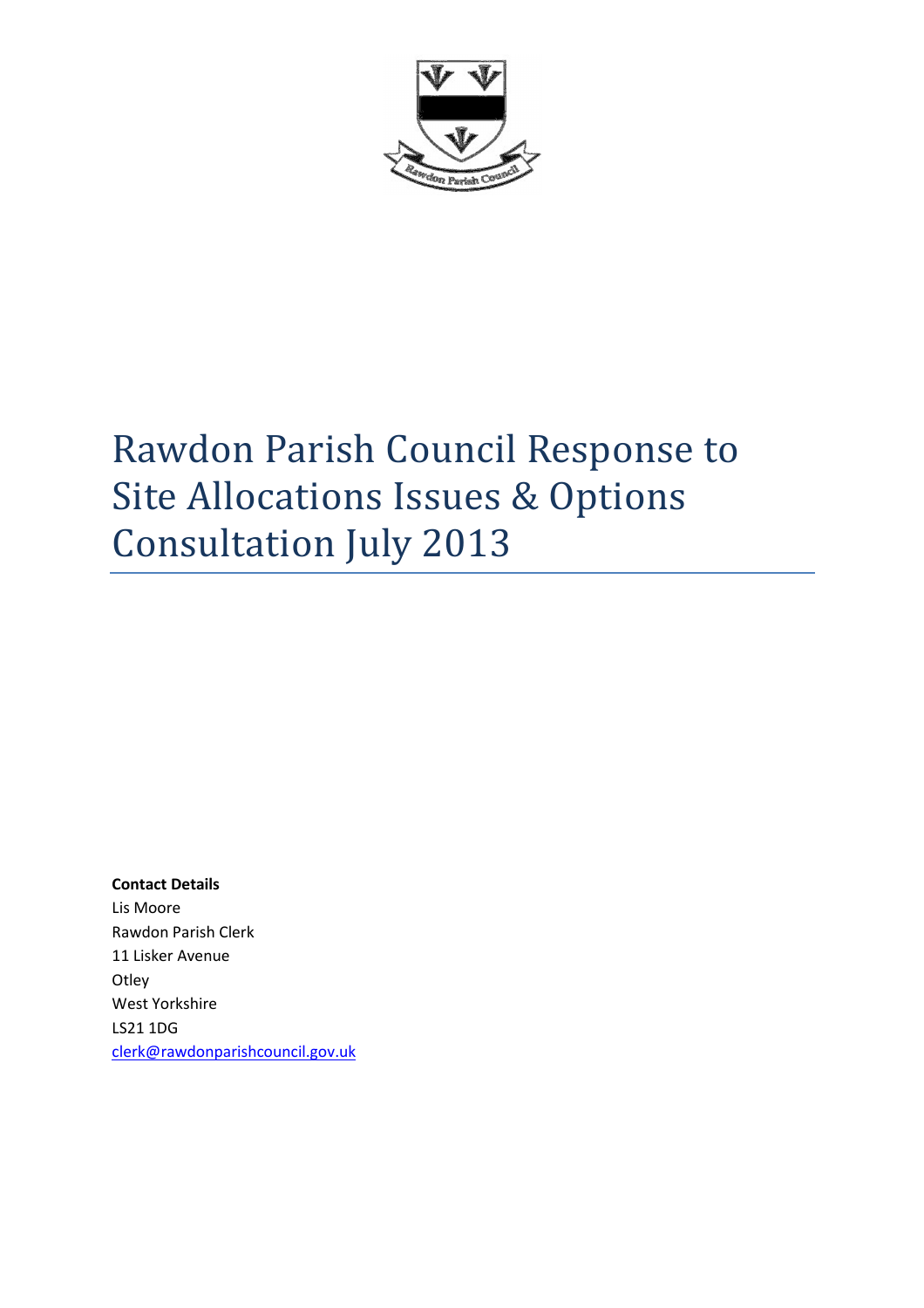## Introduction

This response relates to the Issues and Options version of the Site Allocations Plan dated June 2013. The Parish Council understands that the Issues and Options consultation is not the draft plan and seeks to obtain views and opinions as part of the Core Strategy delivery process.

The Parish Council wishes to emphasise that its response is without prejudice and does not constitute either support or objection to any future planning applications for sites referred to in future planning applications. The comments are also made without prejudice to the Rawdon Neighbourhood Planning process.

# Methodology for developing the Parish Council's response

The Parish Council has carried out a parish wide survey delivering a copy of the survey to every household in the parish (council tax base 2499). Additional copies of the survey document were made available in Rawdon Library and Post Office. The surveys were available from 21<sup>st</sup> June 2013 to  $12<sup>th</sup>$  July 2013. The survey was also available on the Parish Council website. A copy of the survey has been attached to this response.

The Parish Council received 490 responses to the survey and these were all entered into a survey analysis tool (Survey Monkey) for ease of analysis. The questions provided opportunity for participants to express detailed comments on the sites referred to as well as seeking broader views on housing requirements and preferences.

In relation to specific sites participants were asked to select their preference from a range of responses. The specific sites consulted on are the ones that fall within the parish boundary as established through the community governance review in 2012. It is however acknowledged that there are several sites adjacent to the parish boundary which the Parish Council has not consulted on that are of concern to residents within the Parish. These include the Naylor Jennings site on Green Lane and the fields adjacent to Warm Lane.

In order to ensure that the responses gathered were solely from Rawdon residents, data on postcode was gathered and any responses from non-residents were excluded.

The Parish Council is willing on request to provide a full copy of this data collected from residents.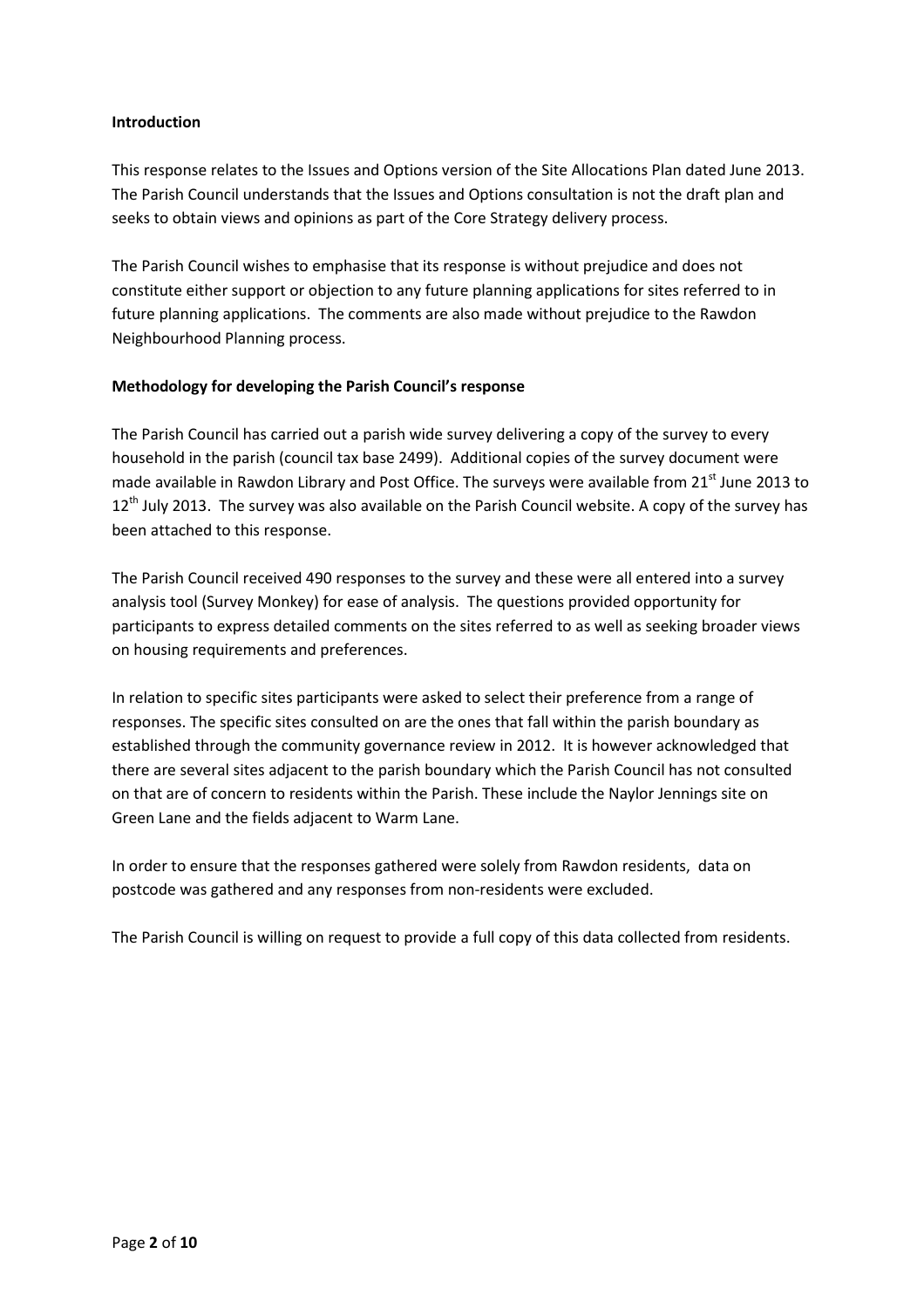# Housing

## H1. Sites designated green

## 3329 Land to rear of 22-66 Layton Lane, Rawdon

The Parish Council understands that developing this site could partially "round off" the settlement however it is greenbelt and forms part of the buffer between Horsforth and Rawdon contributing to the individual identity of the parish. The site provides valuable hedgerow habitats and any impact on the local flora and fauna should be kept to a minimum and its effect mitigated. The Parish Council understands that the trees along the eastern boundary are subject to a Tree Preservation order.

The site has poor access to local services. Development of this site could increase existing congestion issues in the vicinity adding to capacity issues on the major routes, A65, A658 and A6120.

434 survey responses considered this site's suitability for housing. Resident Survey Responses indicate some small scale support for developing this site but this is outweighed by objections to this. On this basis the Parish Council is unable to support the designation by Leeds City Council. No alternative use for the site was proposed by any respondent.

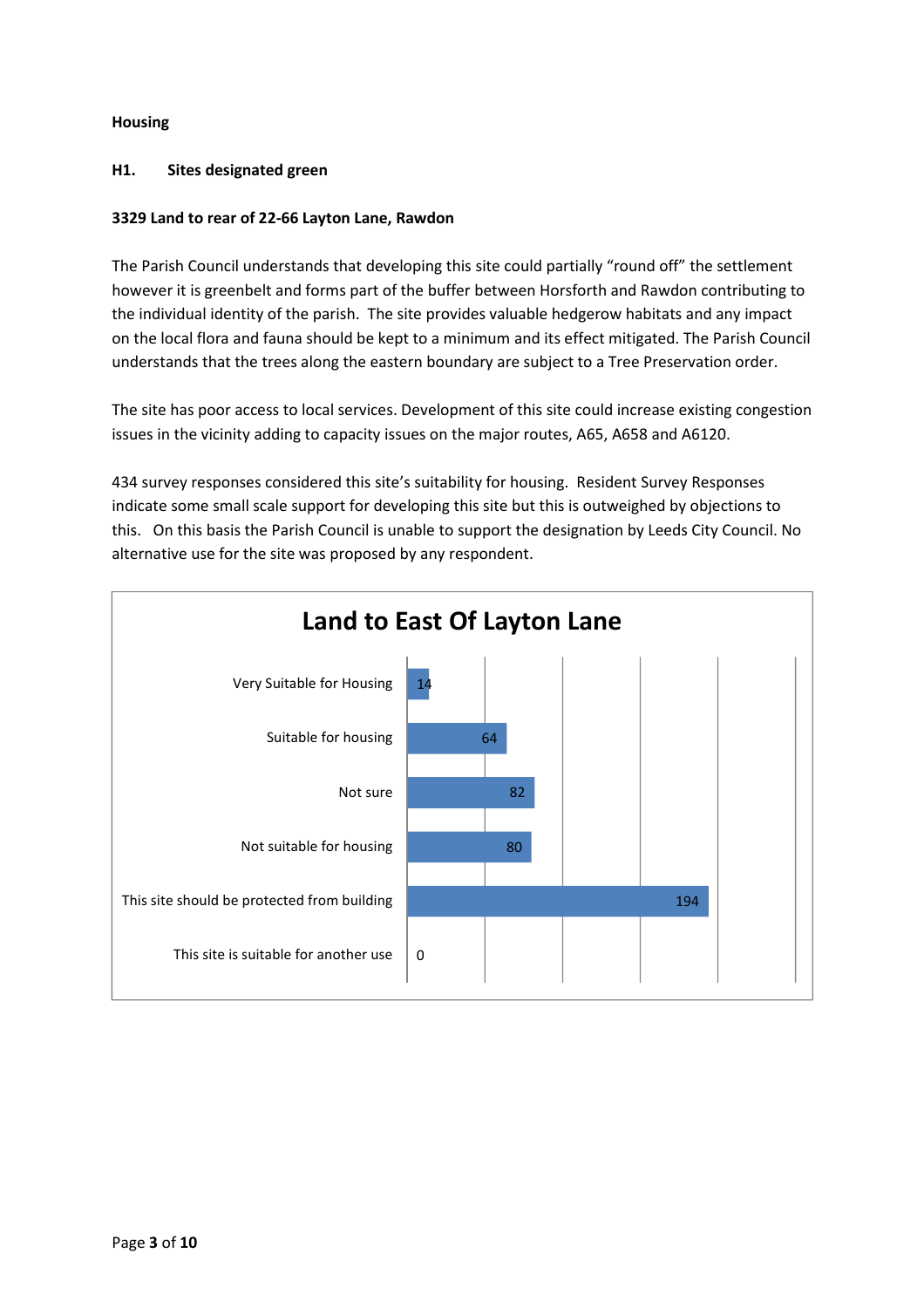# 3331 Land at Knott Lane/Layton Lane, Rawdon

The Parish Council is aware that this site is within the Cragg Wood Conservation area. Developing this site would not "round off" the settlement. The site is green belt and provides valuable hedgerow habitat. Development of this site would increase existing congestion in the vicinity.

438 participants considered this site in their response and whilst there was some support for use of this site for housing it was outweighed by the objections. The alternative uses for the site suggested by residents were that the site be used as a nature reserve or that its agricultural use be continued.



The Parish Council is therefore unable to support the designation.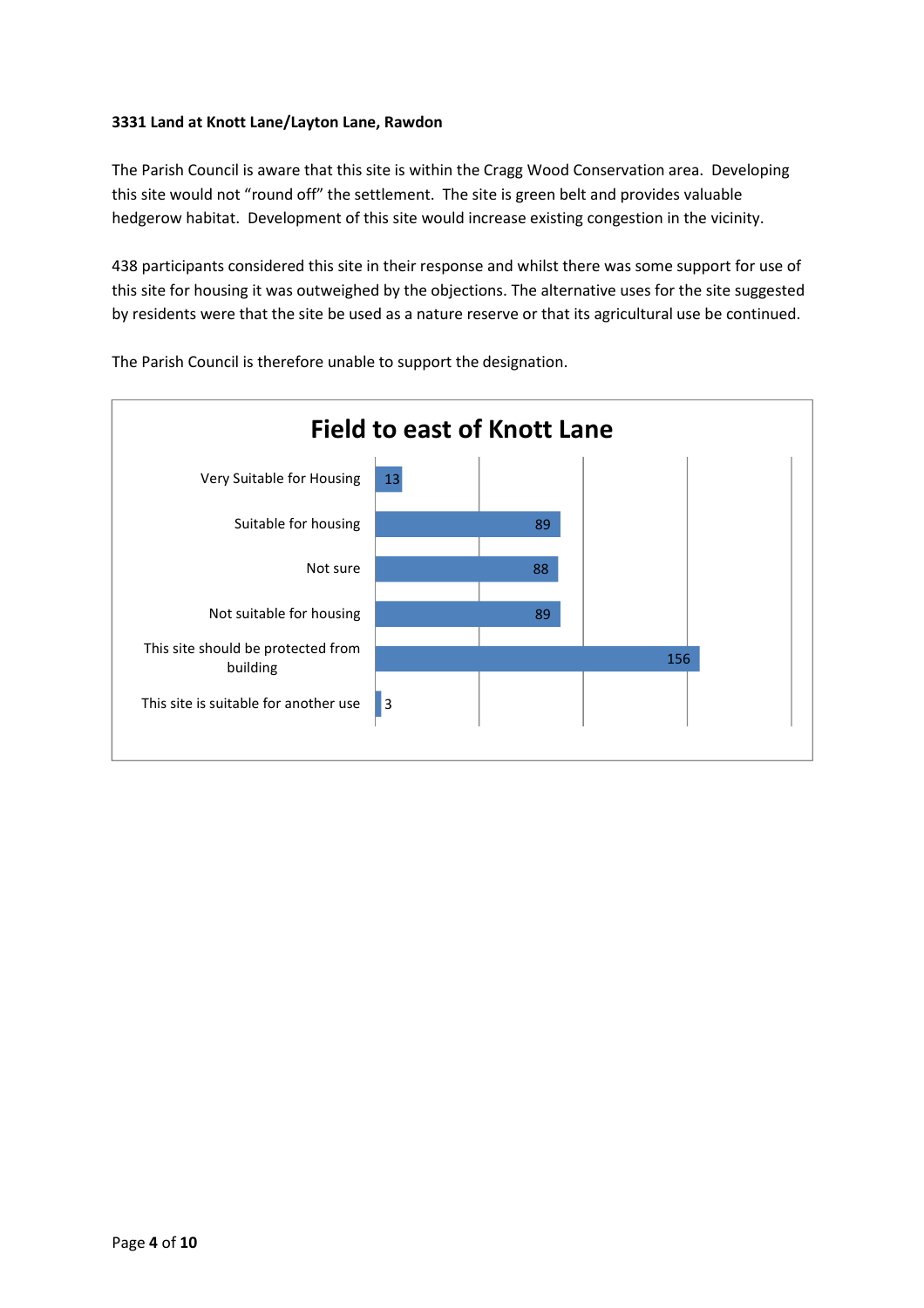## 4095 Lane to the west of Knott Lane, Rawdon

This site is adjacent to the Cragg Wood Conservation Area and land in industrial use. The Parish Council understands how this could contribute to the "rounding off" of the settlement unlike Site 3331. Development of this site would however impact on existing congestion issues.

437 participants considered this site in their response and whilst there was some support for use of this site for housing it was outweighed by the objections. The alternative uses for the site suggested by residents were that the site be used for agriculture or light industrial use.

The Parish Council cannot support the designation of this site for housing but does consider that the alternative of light industrial use should not be excluded.

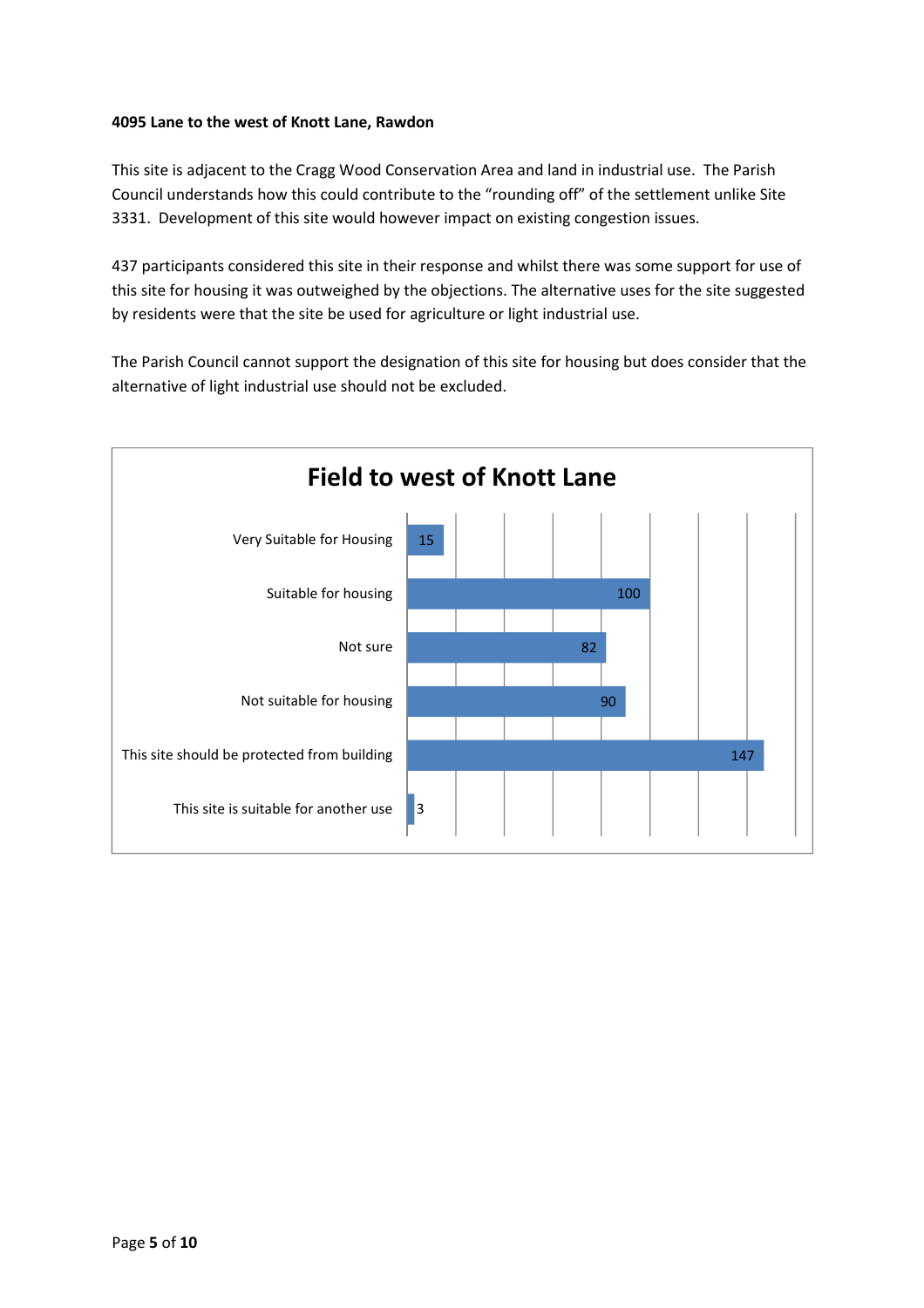## H4 Sites designated Amber

#### 12 Adjacent to Ivy House off Larkfield Drive Rawdon

This site is a brownfield site within the settlement boundary of the Parish. The site has good access to facilities. Trees on the site are subject to a Tree Preservation Order. Development of this site would require careful traffic management as the residential estate already experiences congestion and on street parking issues.

420 survey participants consider this site. The results were inconclusive. The Parish Council supports this site's amber designation as the designation acknowledges the issues in bringing forward this site for future development.

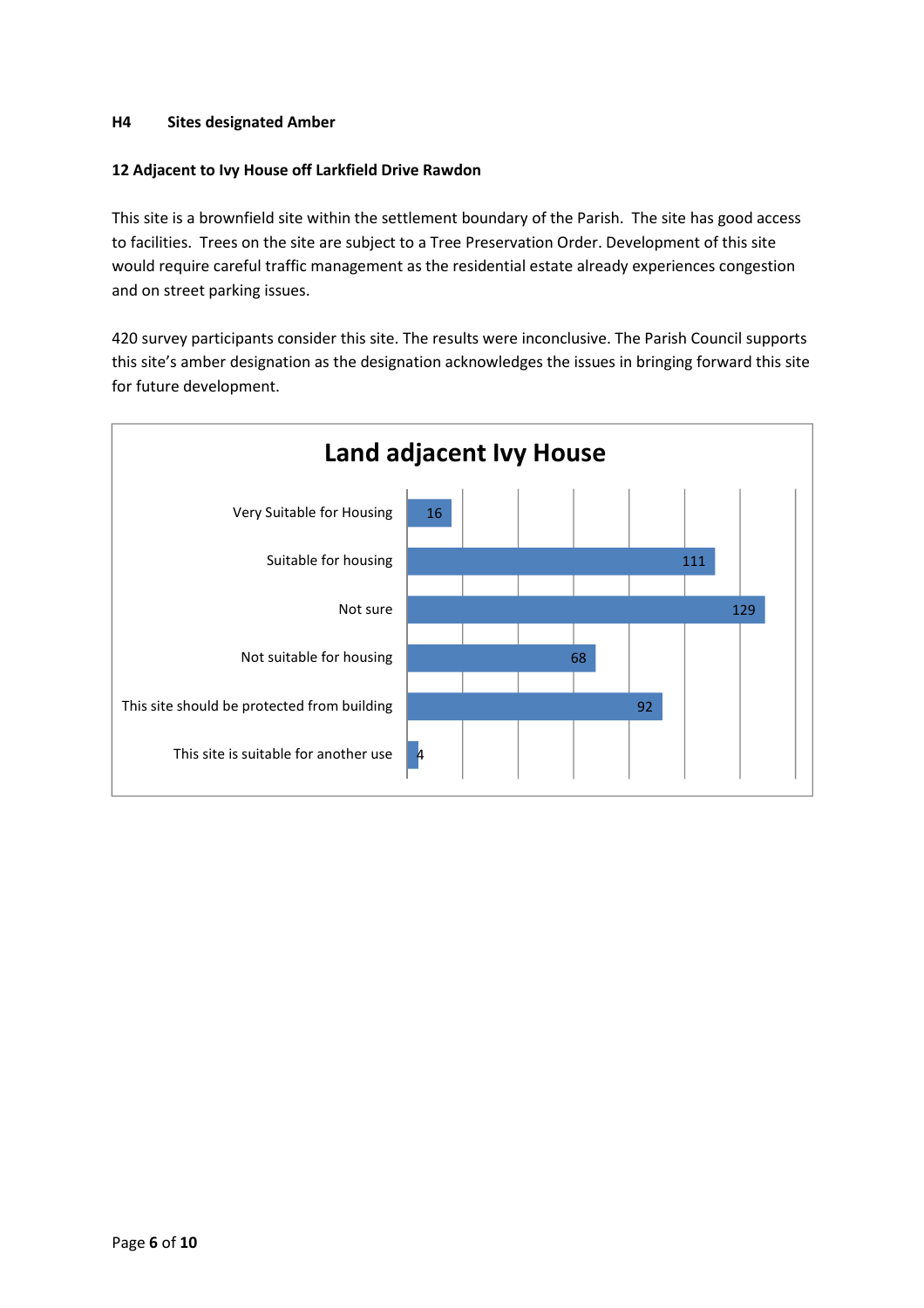# H7 Sites designated Red –Unsuitable for future housing development

#### 2119 PAS Land Canada Road, Rawdon

This is a greenfield site which provides outdoor amenity space for residents. Whilst the site has good access to local facilities, road access to the site is extremely limited. The Parish Council understands Highways object to development of the site and share their concerns.

420 survey participants considered this site and it is clear that the majority of responses do not support housing on this site. The proposed alternative uses for this site included parking for Canada Road residents, play area and outdoor amenity use.



The Parish Council therefore agrees with the red designation of this site.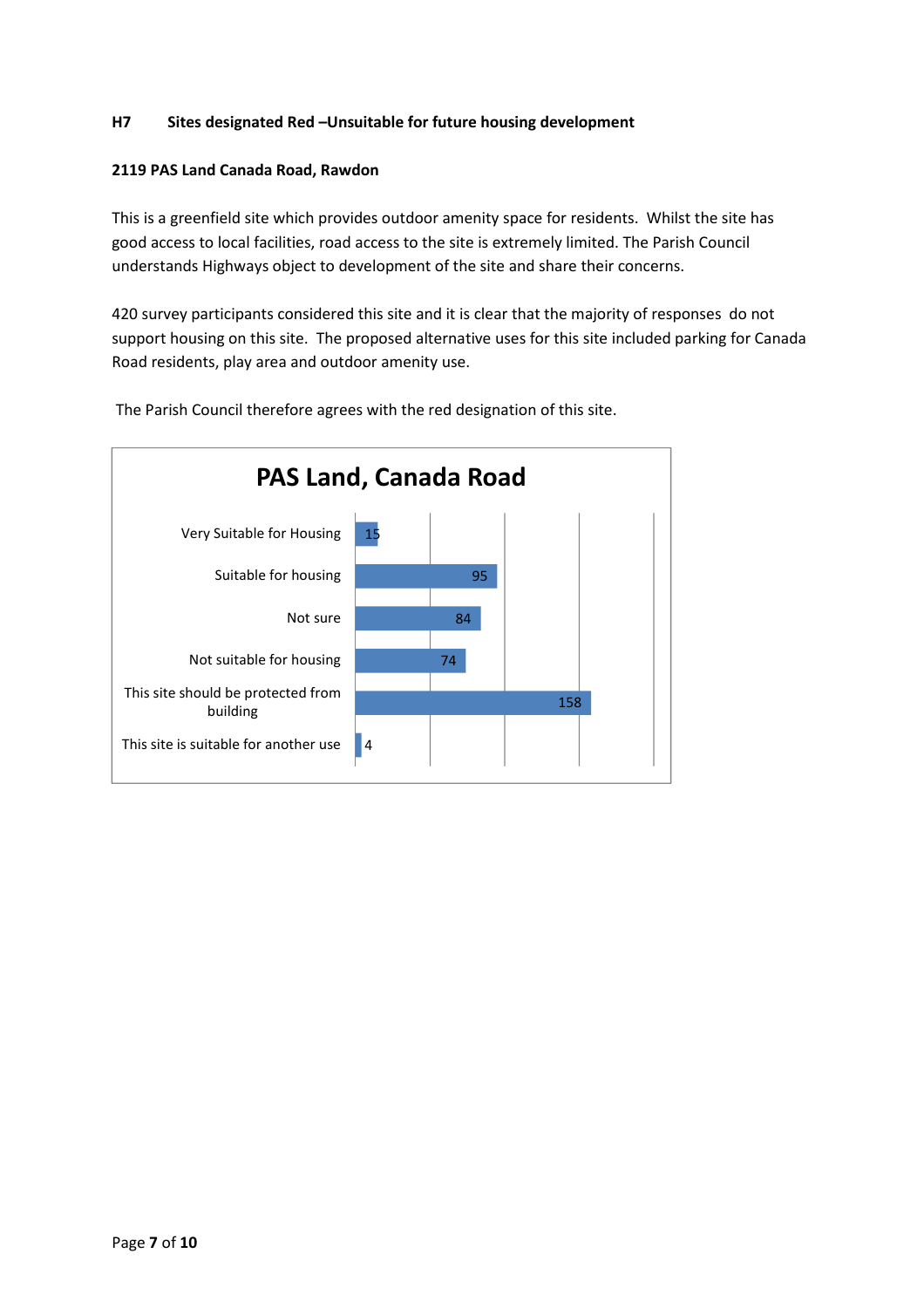## 3034 Rawdon Billing

The Parish Council acknowledges that not all of this greenbelt site falls within the Parish. The Parish Council notes the comments on the greenbelt assessment and concurs with it. The Parish Council also agrees with the assessments made by Highways.

This site received the most comments from participants with an overwhelming majority opposed to development of this valuable greenspace in the Parish. The alternative use suggestions sought to expand the amenity value of the site e.g. adding dog bins, nature walks.



The Parish Council therefore fully supports the red designation of this site.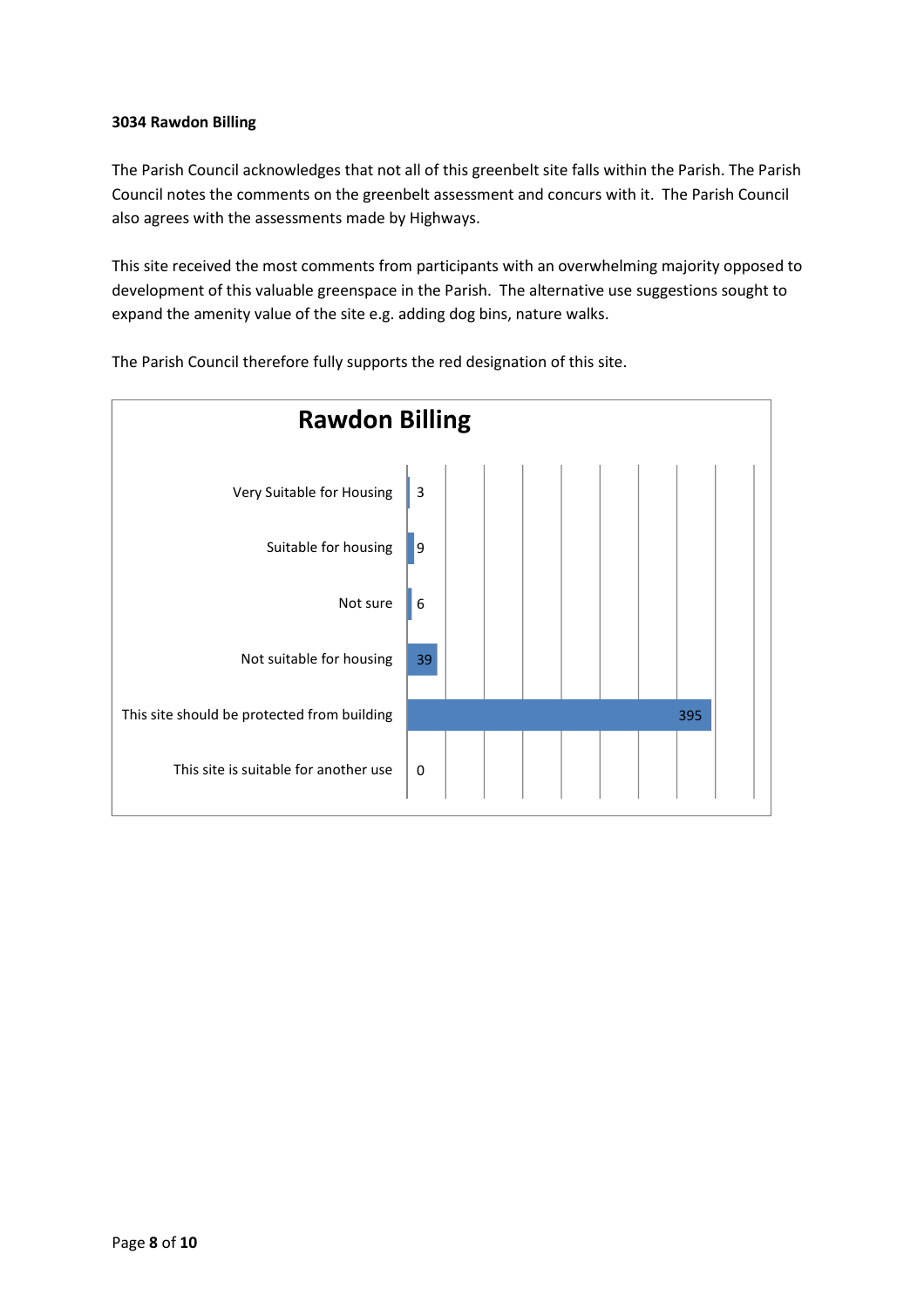# H10 Other suitable sites for future housing allocations

The Parish Council is not aware of any other sites that might be put forward however sites may emerge through the neighbourhood planning process.

# H 11 Phasing of Housing Allocations

From our survey work we are confident to assert that Rawdon residents would like to see brownfield sites developed before greenfield sites. Residents would also prefer that smaller sites be developed ahead of larger sites in order to achieve more organic growth.

# H15 Elderly housing accommodation

Residents have identified this as a need. Provision of this has potential to free up family housing which has also been identified as a need.

# G7 Other comments about greenspace

The Parish Council notes the comments about deficiencies of greenspace provision in parts of the parish and seeks to work positively and co-operatively with Leeds City Council to find ways to address these deficiencies.